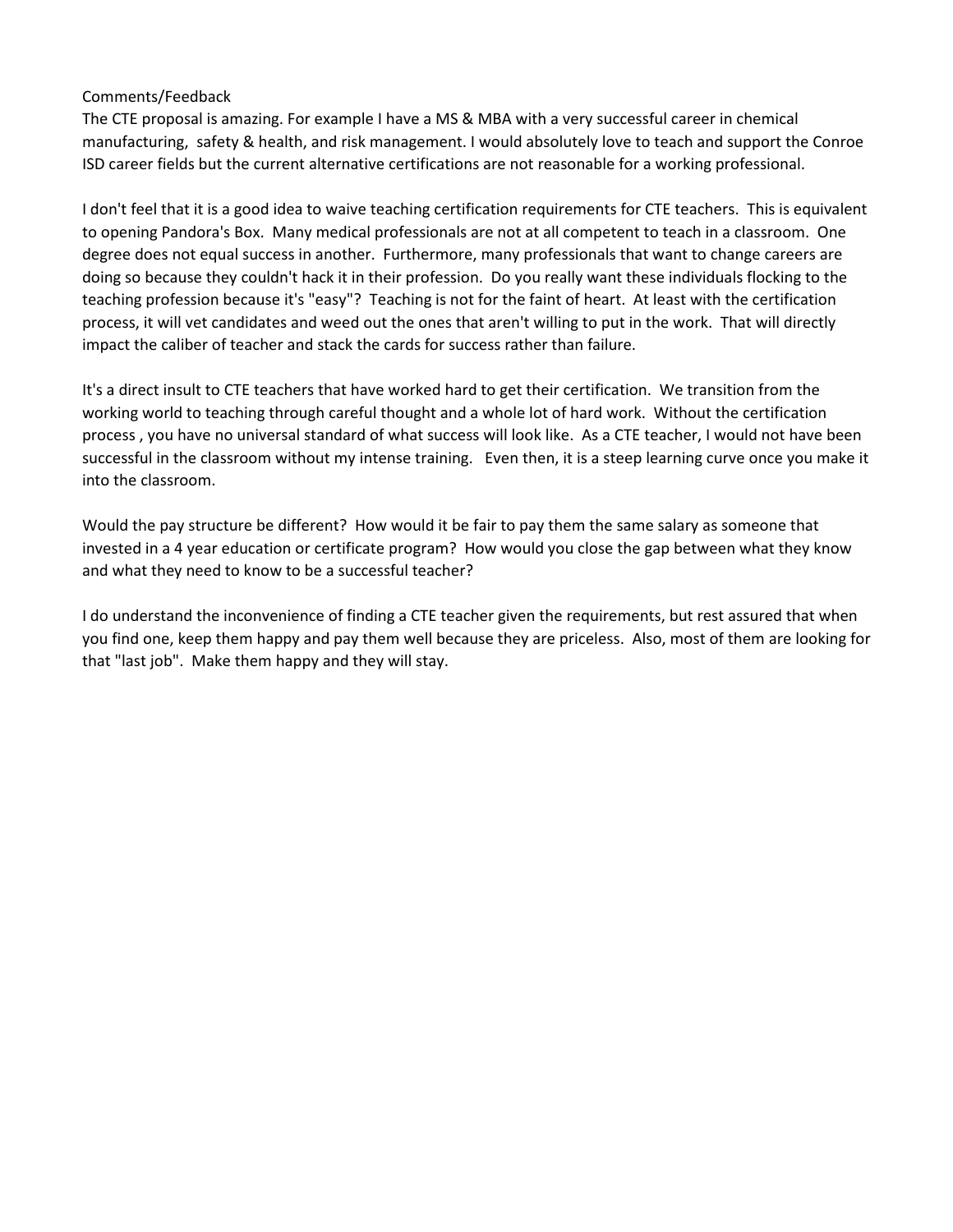Hello.

While the measure to ensure the beginning date of instruction and having more flexible interpretations of "teacher" are good measures and have good reasonings support each idea, I have one area of concern:

"Prior to an offer of employment, the Superintendent will review and approve all candidates that fall under this exception.

The Superintendent will periodically update the Board on the number of candidates hired under this provision along with the courses they teach."

These requirements seem to impart too much partiality toward the superintendent and lack a critical structure of review. Additionally, adding this process to the superintendents already considerable list of job responsibilities seems to be unnecessary.

One suggestion would be to create a "review sub-committee" that would vet applications and expertise in specific fields, decide pay structure, and have a voting process for each applicant or group of applicants. Principals, it is assumed, would submit structured applications, proof of expertise, and recommendations to this committee and then votes would take place within a specific timeline. After, the committee would report their selections to the board and preform the necessary periodic follow-ups.

This is one example of decision making that would slow down the approval process, but would give the district additional checks and balances that apply to a process beyond the scope of tea certification and assist in risk management for potential non-certified-teacher issues.

In summation, these proposals appear to be encouraging movements forward and, with very small adjustments, could bring learning from experts (and fewer constraints on the timeline of that learning) into the vision for the district.

I definitely like having the earlier start to the school year so that we have even Fall and Spring Semesters. Having the students finish the Fall Semester in January does not benefit the students because there is such a long break before the end, causing them to lose too much information, and the teachers have to waste time reteaching the content in order for the students to take their semester finals. Finishing before the winter break is a good stopping point, and the teachers just have to spiral back the content that was taught in the fall.

It is beneficial to start the school year prior the the fourth Monday of August.

FLEXIBLE CALENDAR: How much earlier than the fourth Monday in August is envisioned? I think that we start back to school much too early. I would much rather have the schools start back later in August. As a teacher, we start back much too early in August compared to other states and when we want to coordinate vacations with people in other states, that makes it very difficult for us.

I really appreciate being able to begin the year in the middle of August in the middle of the week and having it end before Memorial Day. The semesters are evenly balanced and it allows us to be finished before the heat of the summer sets in.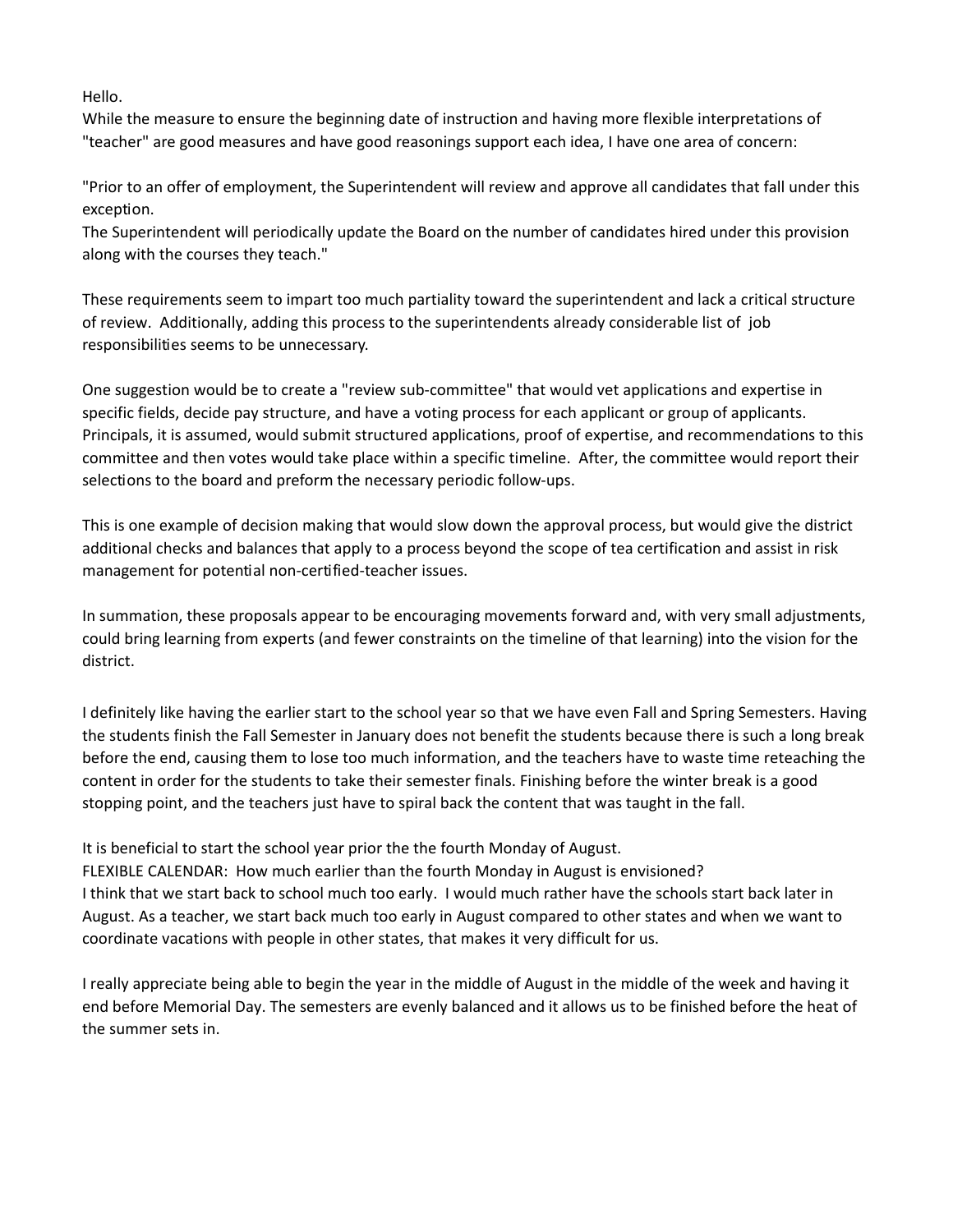My concern lies with the following part of the explanation of the proposed change to the Teacher Certification area:

"The District would use this exemption to fill CTE positions, primarily in the following areas: automotive technology, criminal justice, engineering, Cisco networking, veterinary science, manufacturing, health sciences, and media courses."

My question/concern is: Why is "veterinary science" listed in this statement? Courses in the Veterinary Science area are classified as "Agricultural Science" courses. There is no shortage of certified Agricultural Science Teachers, especially in our location (because SHSU and TAMU graduate so many each year). I completely understand the need to employ individuals who have experience in certain Trades like welding, electrical, HVAC, automotive technology, health science, and criminal justice. However, the potential employment of a person who is not certified in Agricultural Science to teach veterinary science would potentially cause other issues within the school. For instance, this person would possibly not be considered an Agricultural Science Teacher, and, therefore, not be on an extended contract nor be expected to perform co-curricular duties of sponsoring FFA. FFA is a cocurricular organization, and instruction about FFA is listed in the TEKS for each Agricultural Science course.

Also, which courses would be considered "veterinary science?" There is only one course called "Veterinary Medical Applications." No other course has the word "veterinary" associated with it.

Would the person teach all of the courses in the Animal Science pathway?

Obviously, there are many questions about this subject. I have years of experience with developing CTE curriculum at the state level, and would be glad to answer any question that you may have about this subject.

Thanks for your time.

Concerning Teacher of Certification, would it be possible to consider adding computer science teachers? It is my understanding there is a nation wide shortage of computer science teachers and I know our candidate pool for hiring was very shallow yet we have a high interest in this field. Also, would life skills teachers need to be added to this since CTE certification list since their courses have been changed to align with CTE course credits?

Thank you for your consideration.

I do want to begin the school year at the beginning of August, however, this is only if we can get out earlier in May. Late summer is too late to be outside anyway early May still has decent temperatures to be outside and on vacation.

I fully support both exemptions. However, I want to ensure that any certified teacher would be the FIRST CHOICE to fill all CTE positions and not lose out on a job to someone who is not a certified teacher if the certified teacher is the better candidate in all other areas. In other words, if we can find a certified teacher to fill the position who interviews well and appears to be a good option, I don't think it would be fair to choose someone with experience over the certified teacher. Opening the door to hiring non-certified educators is a dangerous game unless clear guidelines and very clear limitations are established.

I agree with the proposal to start school before the 4th Monday in August. It is much more beneficial for students to take their midterm exams before the extended break. Otherwise, teachers will need to spend time in review after the break, losing instruction time. Thank you.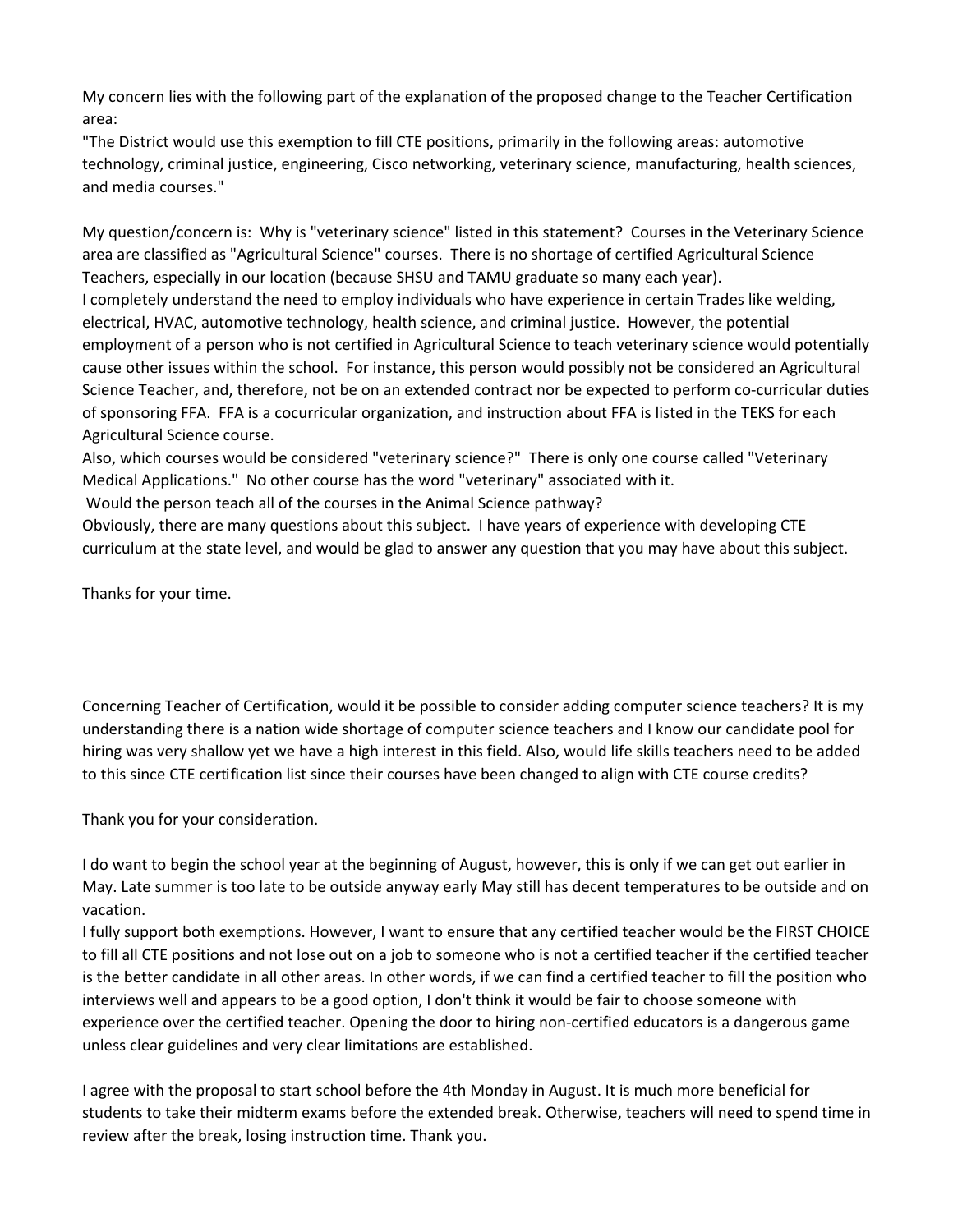I am very excited about our district becoming a DOI I myself am a CTE teacher certified in Business Education, at Grand Oaks High School and industry certified in: Medical Billing and Coding, Electronic Health Records, and Medical Administrative Specialist in fact I am trying to become certified by exam to be able to teach Health Science, I am in communication with TEA about my ability to test by exam, because I am currently fully certified in Business Education 6 to 12 and see no need to go through an Alternative Certification program wasting money for something I do not need.

I did submit a SOQ to our district in the beginning of October, but was told to go through an Alternative Certification program. Maybe, just maybe, I can have a second chance re-submitting my SOQ to our Human Resources department. I am more than happy to do it again, Health Science is my passion! I am a perfect fit in the process, because I am fully certified and just need approval to test by exam to add Health Science to my certificate.

Starting school prior to the fourth Monday in August has really helped balance the number of days of instruction between the two semesters.

## thankyou for considering this again.

I feel like y'all start school way too early. Earlier than ANY other district in the area, yet the kids get out the same time as everyone else. This is a VERY long year. I'd rather see you build an extra 5-10 minutes into the day and be consistent with other surrounding districts. It get earlier and earlier every year! Just because you CAN start earlier, doesn't mean you should. Lots of people work in the district but live in surrounding districts. This makes it hard for people with school aged kids.

I love the earlier start date. I'm good with the teacher certification section as well. Please keep it all!

I support both of these proposals, and am proud to work for such an amazing, innovative district! I believe adopting the flexible calendar has been a great change for our district and students. I would like to see this option renewed.

## Thank you.

Starting before the 4th Monday is a wonderful option to allow the calendar more time. However, please keep the teachers in mind when beginning the calendar. Teacher's starting back the first week in August really shortens their summer and the opportunities with their families. In addition August through November is an exhausting time as you readjust to a school schedule. Perhaps a longer fall break could be added in October to allow for teachers and students to regroup and finish out the semester strong.

CISD should continue to be a district of innovation.

As a parent to an elementary school aged child, I have hopes that he will pursue a college degree. I am also a firm believer in the education of a skilled workforce. These are nurses, electrical technicians, welders, machinists, mechanics, child care providers, etc. We must start to encourage our children to consider all aspects of a career. For every future doctor, there may be a future nurse or surgical technician. These are certifications that do not demand the commitment of decades of education but rather are in high demand and pay well and will not require young graduates be straddled with insurmountable debts. Apprenticeships can start at the high school level and with advanced courses in the post secondary level the student can complete a training and graduate from a two year college prepared for a career in a dynamic and growing industry. There needs to be an emphasis on two year technical programs. Not all students WANT to be teachers, doctors or lawyers.

I strongly support these plans. Thank you for all you do for our kiddos, families, and community!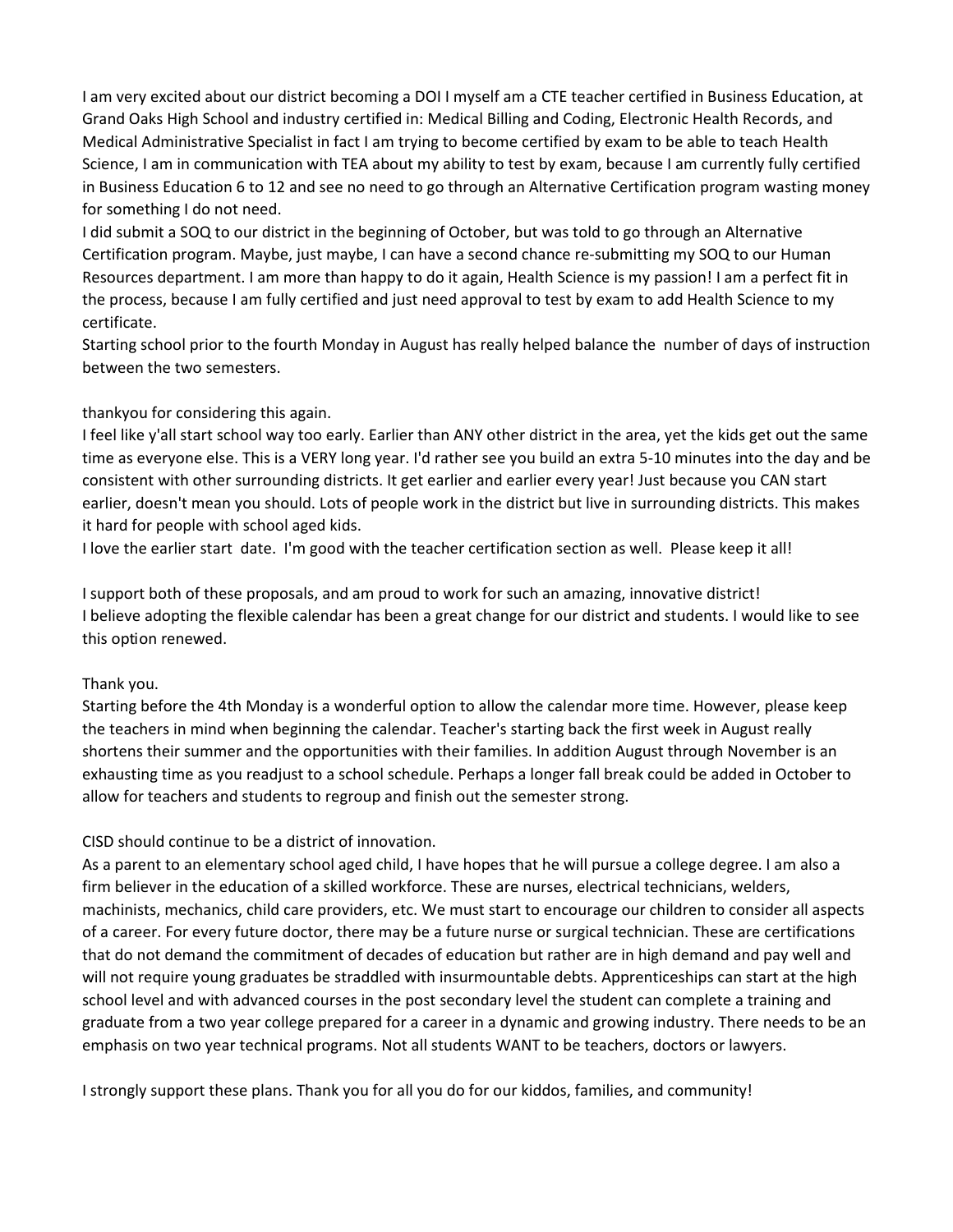I support the ability to hire experts in hard to fill positions such as welding, automotive repair,etc. It will be a great opportunity for students to get experience in their field of interest and learn from those who actually work in that field. Excellent use of the Innovation!

Starting school/DSWD before the fourth Monday in Augusts results in students and staff to sacrifice more time at the end of July to accommodate for performance seasons starting in Early September.

Our communities are charged and being asked to provide meaningful experiences for the students, but with that requires adequate time for preparation.

If you want a football team, band, drill team, volleyball, golf, swimming/diving to successfully navigate start the season in September, give them adequate time to prepare in accordance with the schools that start at/after the fourth Monday in August.

The earlier the first day of school is, and the week before with DWSD, the more a program has to begin preparations in July, cutting summer break for students and staff, who not all are paid on a contract day scale appropriate to the reality their profession demands.

More specifically, UIL has not allowed contest/show preparation before August in non-covid-affected years.

Having one week of pre-season training and conditioning (due to an earlier DWSD/First day start) vs a school that can potentially have three weeks of pre-season training does not allow for an even playing field. Literally and figuratively.

Starting school/DSWD before the fourth Monday in Augusts results in students and staff to sacrifice more time at the end of July to accommodate for performance seasons starting in Early September.

Our communities are charged and being asked to provide meaningful experiences for the students, but with that requires adequate time for preparation.

If you want a football team, band, drill team, volleyball, golf, swimming/diving to successfully navigate start the season in September, give them adequate time to prepare in accordance with the schools that start at/after the fourth Monday in August.

The earlier the first day of school is, and the week before with DWSD, the more a program has to begin preparations in July, cutting summer break for students and staff, who not all are paid on a contract day scale appropriate to the reality their profession demands.

More specifically, UIL has not allowed contest/show preparation before August in non-covid-affected years.

Having one week of pre-season training and conditioning (due to an earlier DWSD/First day start) vs a school that can potentially have three weeks of pre-season training does not allow for an even playing field. Literally and figuratively.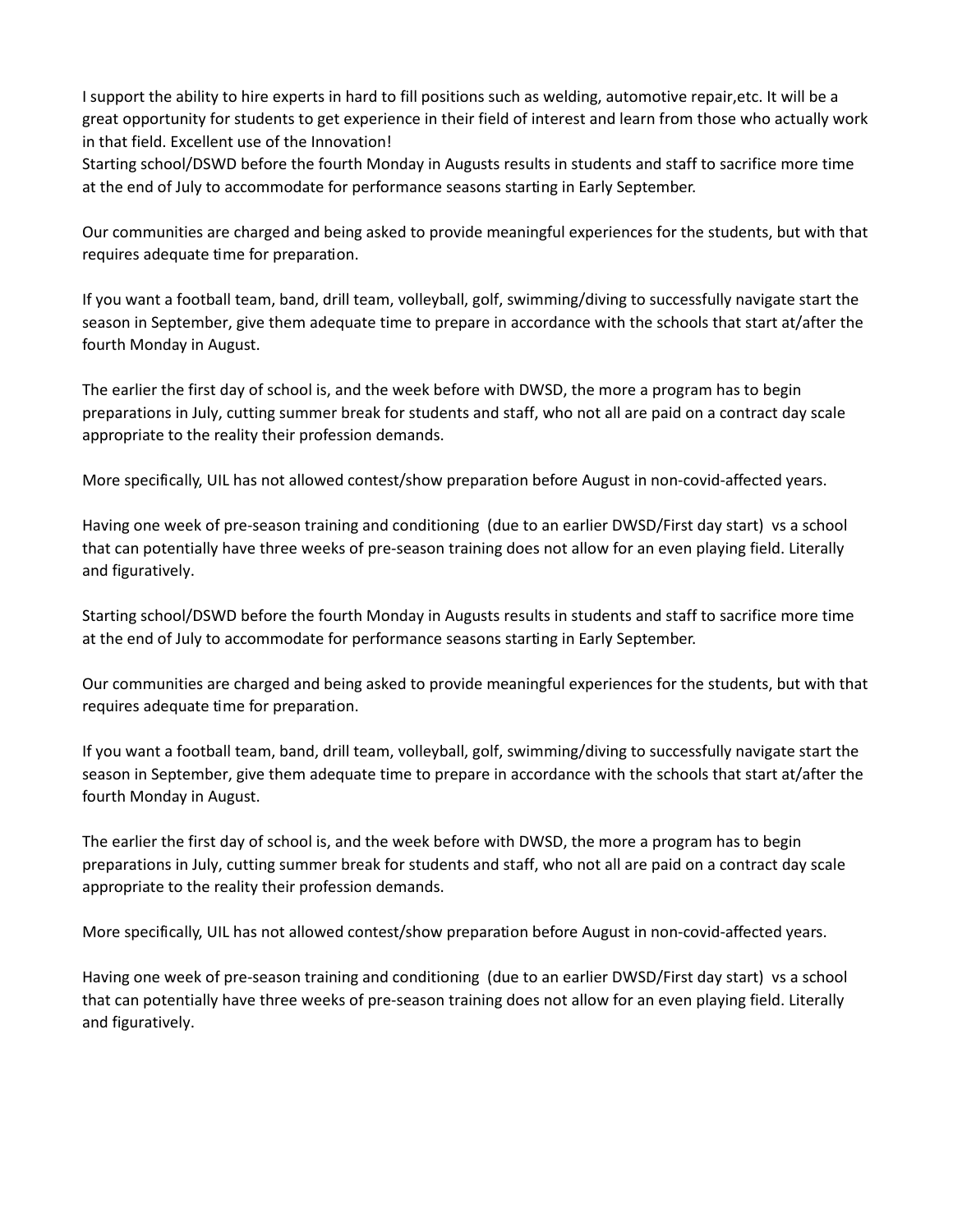Entry Date 11/13/2020 14:24

11/12/2020 14:08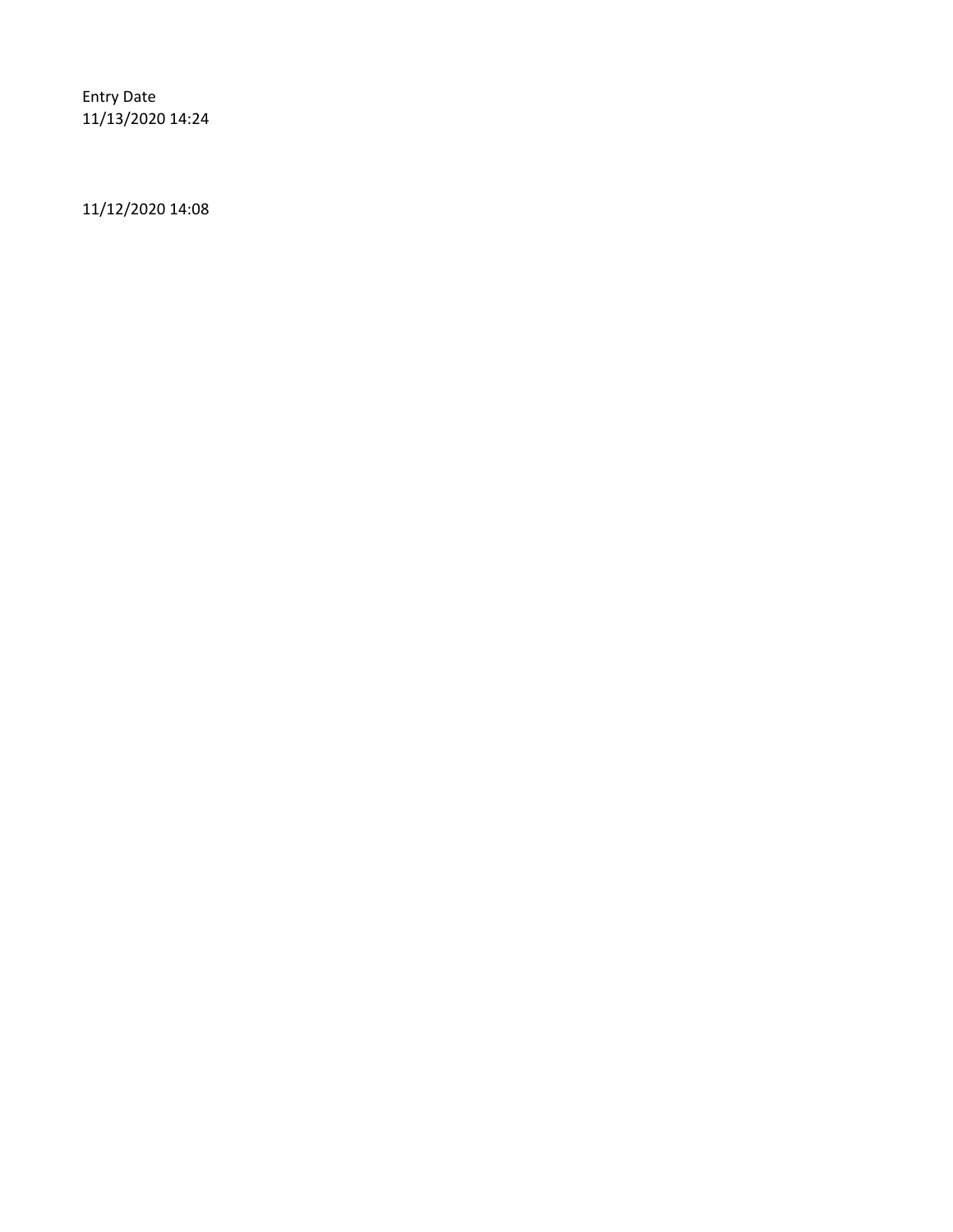11/6/2020 8:33

11/5/2020 10:23

11/5/2020 9:43 11/5/2020 9:34 10/30/2020 14:33

10/29/2020 16:28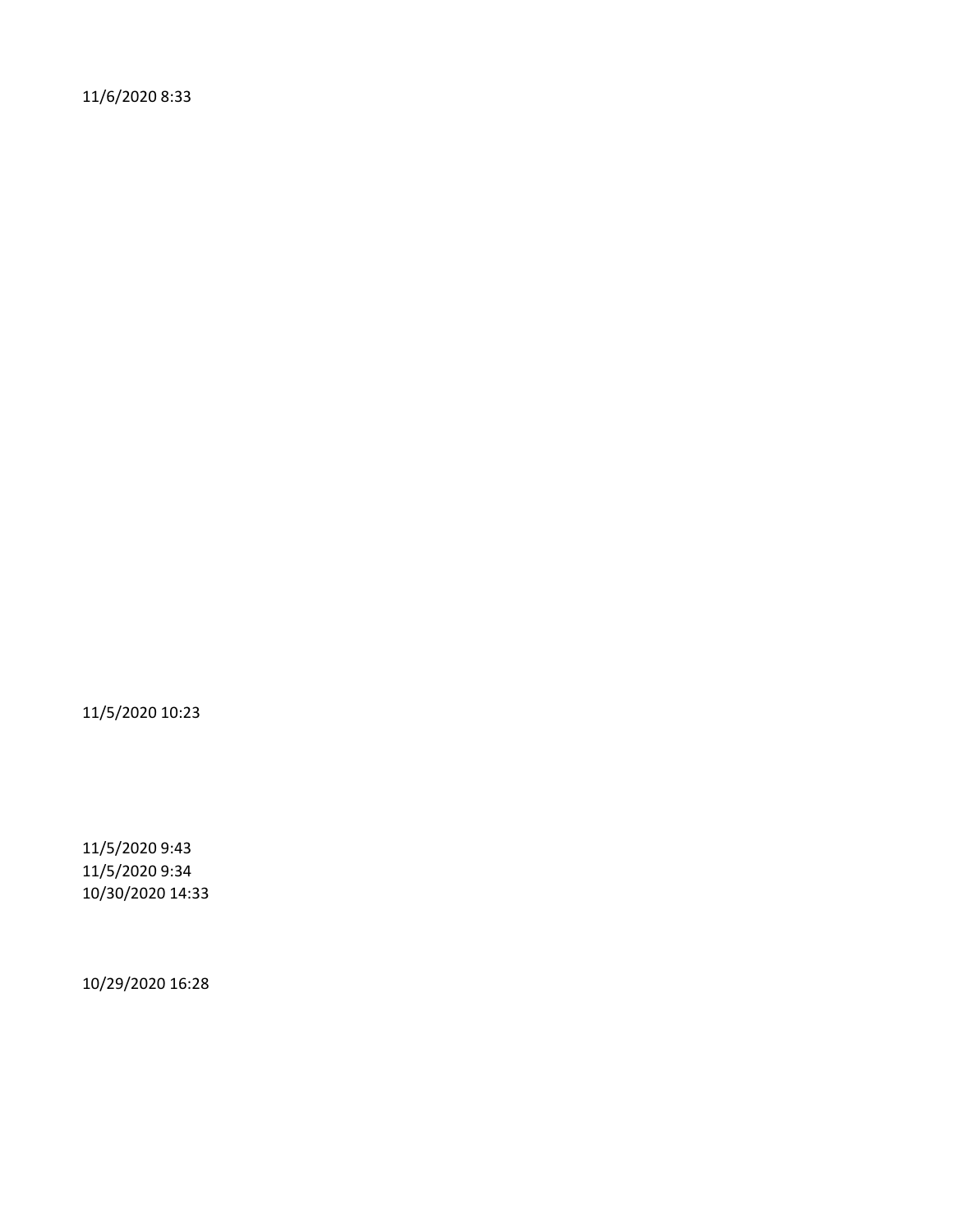10/29/2020 15:00

10/29/2020 14:36

10/29/2020 13:36

10/29/2020 13:20

10/29/2020 13:02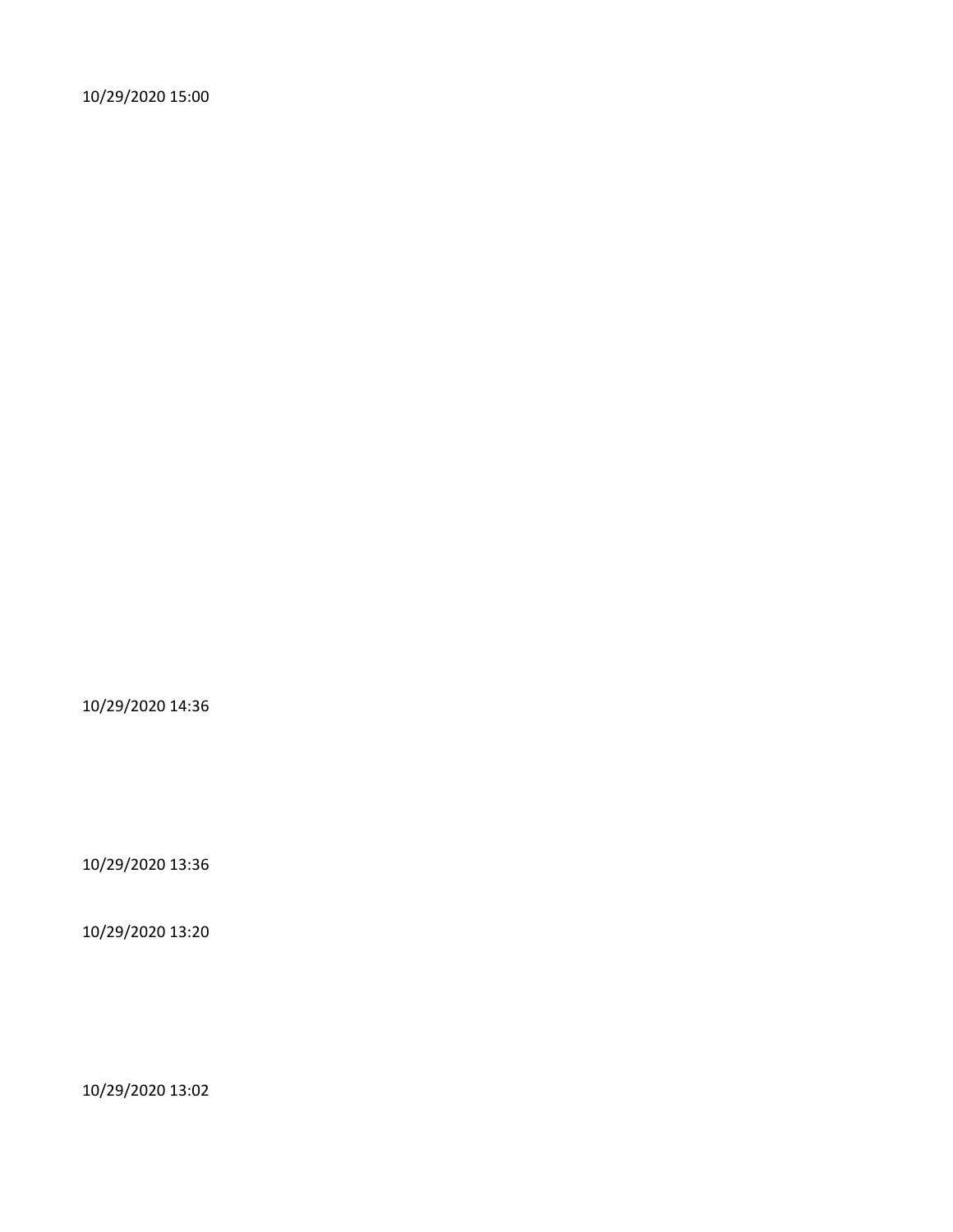10/29/2020 12:34

10/29/2020 12:23

10/29/2020 11:54

10/29/2020 11:51

10/29/2020 11:38 10/29/2020 11:33

10/29/2020 11:32

10/29/2020 11:31 10/26/2020 13:53

10/26/2020 12:15